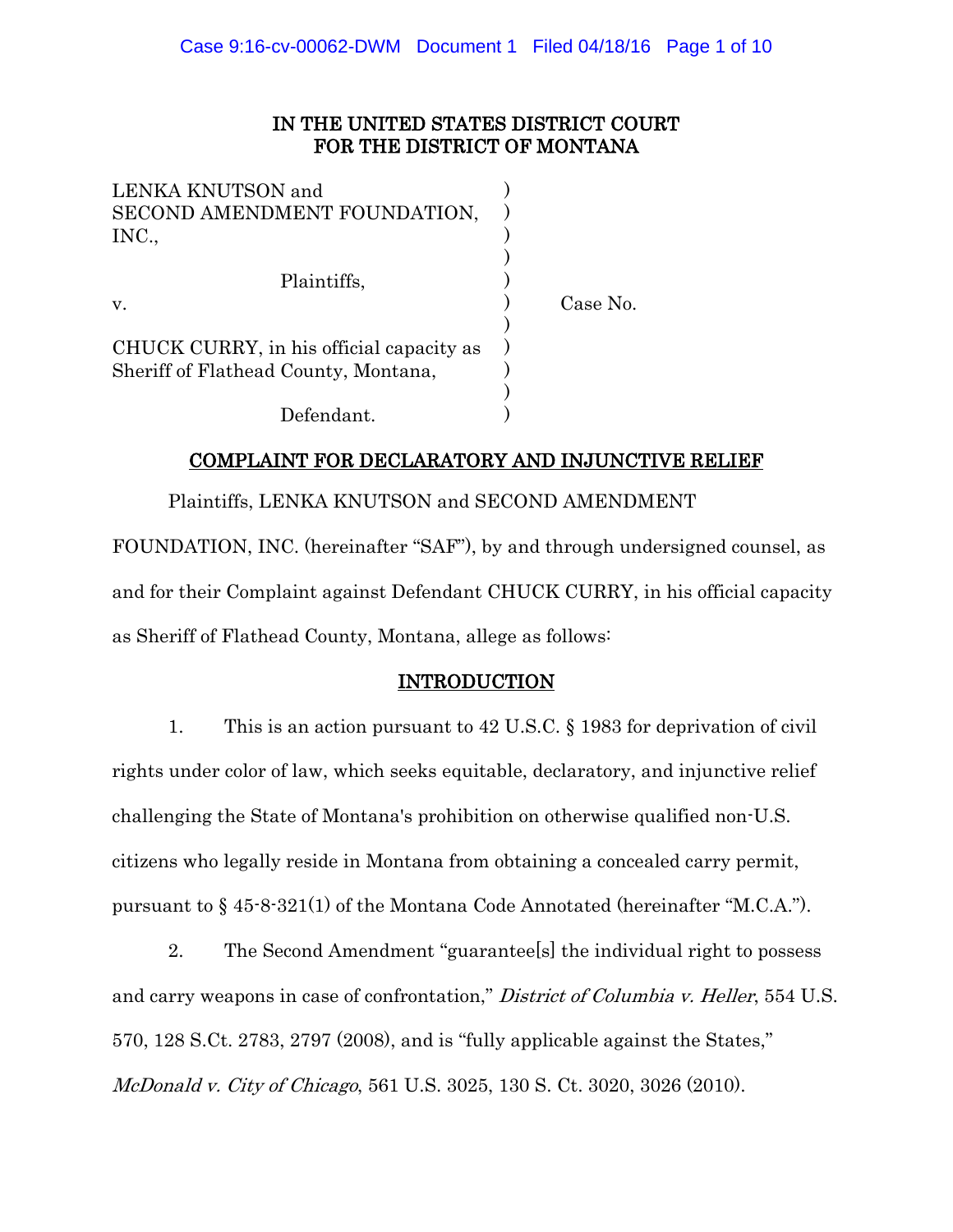#### Case 9:16-cv-00062-DWM Document 1 Filed 04/18/16 Page 2 of 10

3. However, the laws of Montana prohibit resident legal aliens from obtaining a license for the concealed carry of guns, in public, for the purpose of selfdefense. In Montana, only citizens may have the benefit of obtaining a license for armed defense by concealed carry.

4. Plaintiffs seek to establish that the recognition and incorporation of the Second Amendment, and the Fourteenth Amendment's equal protection clause, renders the State's ban on non-citizens obtaining a concealed carry license, unconstitutional. As the Plaintiffs only seek to be treated the same as law-abiding citizens, the Second and Fourteenth Amendments render a ban such as that challenged in this action, impermissible.

#### JURISDICTION AND VENUE

5. This Court has subject matter jurisdiction pursuant to 28 U.S.C. § 1331, 1343, 2201, 2202 and 42 U.S.C. § 1983, in that this action seeks to redress the deprivation, under color of the laws, statute, ordinances, regulations, customs, and usages of the Defendant as he executes, administers and enforces the complained-of laws, of the rights, privileges or immunities secured by the United States Constitution and by Acts of Congress.

6. This Court has personal jurisdiction over the Defendant because, *inter* alia, he acted under the color of laws, policies, customs, and/or practices of the State of Montana and/or within the geographic confines of the State of Montana.

7. Venue is proper pursuant to 28 U.S.C. § 1391 because the Defendants execute, administer, and enforce the complained-of laws against Plaintiffs in this

- 2 -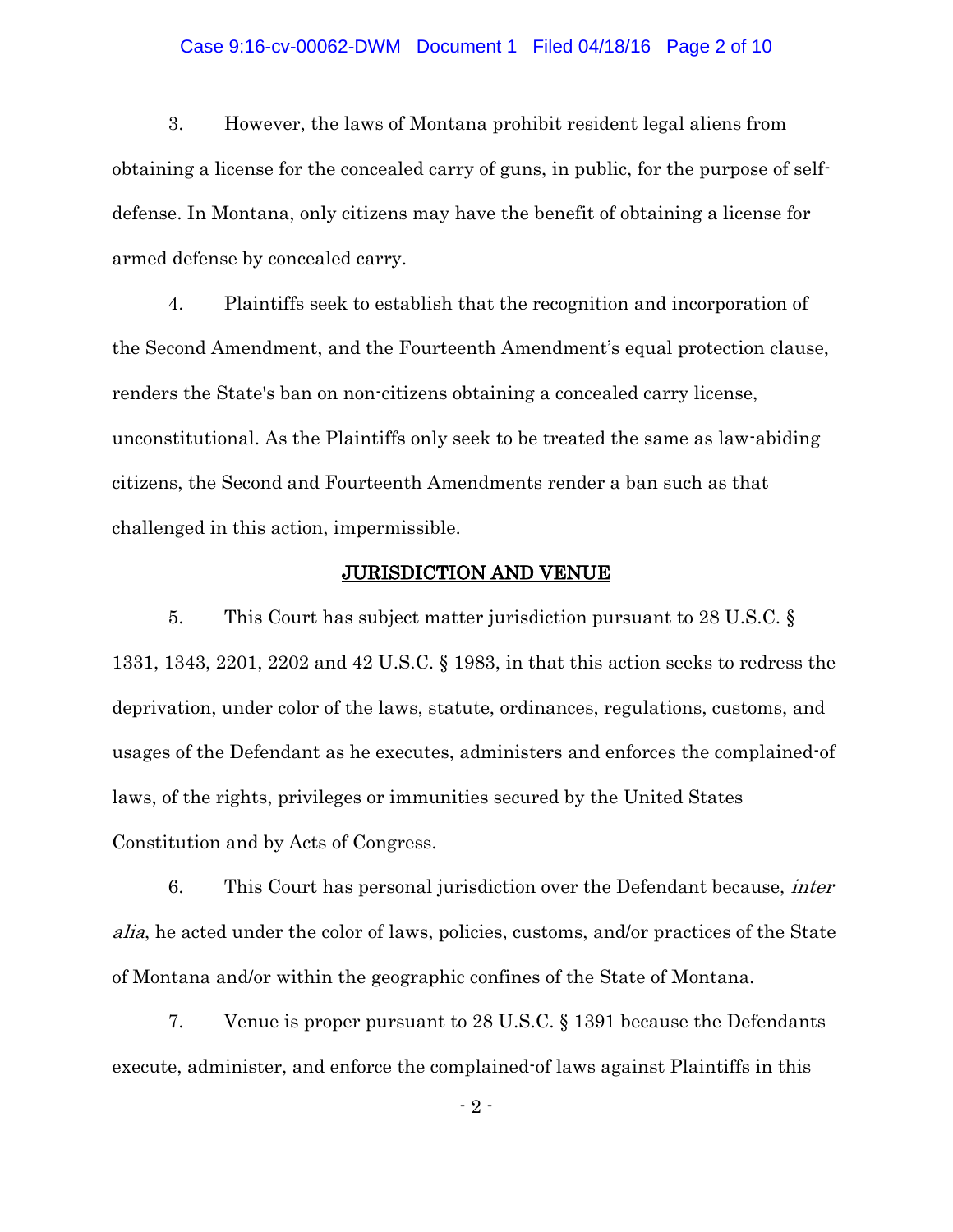District, and because the events and omissions giving rise to this action are harming Plaintiffs in this District, and the State laws were enacted in the State capital in this District.

#### PLAINTIFFS

8. Plaintiff Lenka Knutson is 34 years old, and a citizen of Slovakia residing with her husband and two children in Whitefish, Montana, and who has done so since 2005. Lenka received her permanent resident visa (a/k/a "green card") in 2005. Lenka has been employed as a bank teller (Operations) supervisor for a bank in Whitefish, Montana since 2007. In sum, she has many solid connections to the State of Montana and the Whitefish area, including her husband and children who reside with her in the area.

9. Lenka is allowed to possess a concealed firearm in Montana only on her own premises, and is prohibited by M.C.A. § 45-8-321(1) from obtaining a concealed carry permit, and thus carrying a handgun in a concealed manner for selfdefense.

10. Lenka would carry a loaded and functional concealed handgun in public in a concealed manner for self-defense, but refrains from doing so because she fears arrest, prosecution, fine, and imprisonment as she understands it is unlawful for a non-citizen to carry a concealed handgun in Montana.

11. Though there are certain circumstances where Lenka is allowed to openly carry a firearm in public for self-defense purposes, there are many locations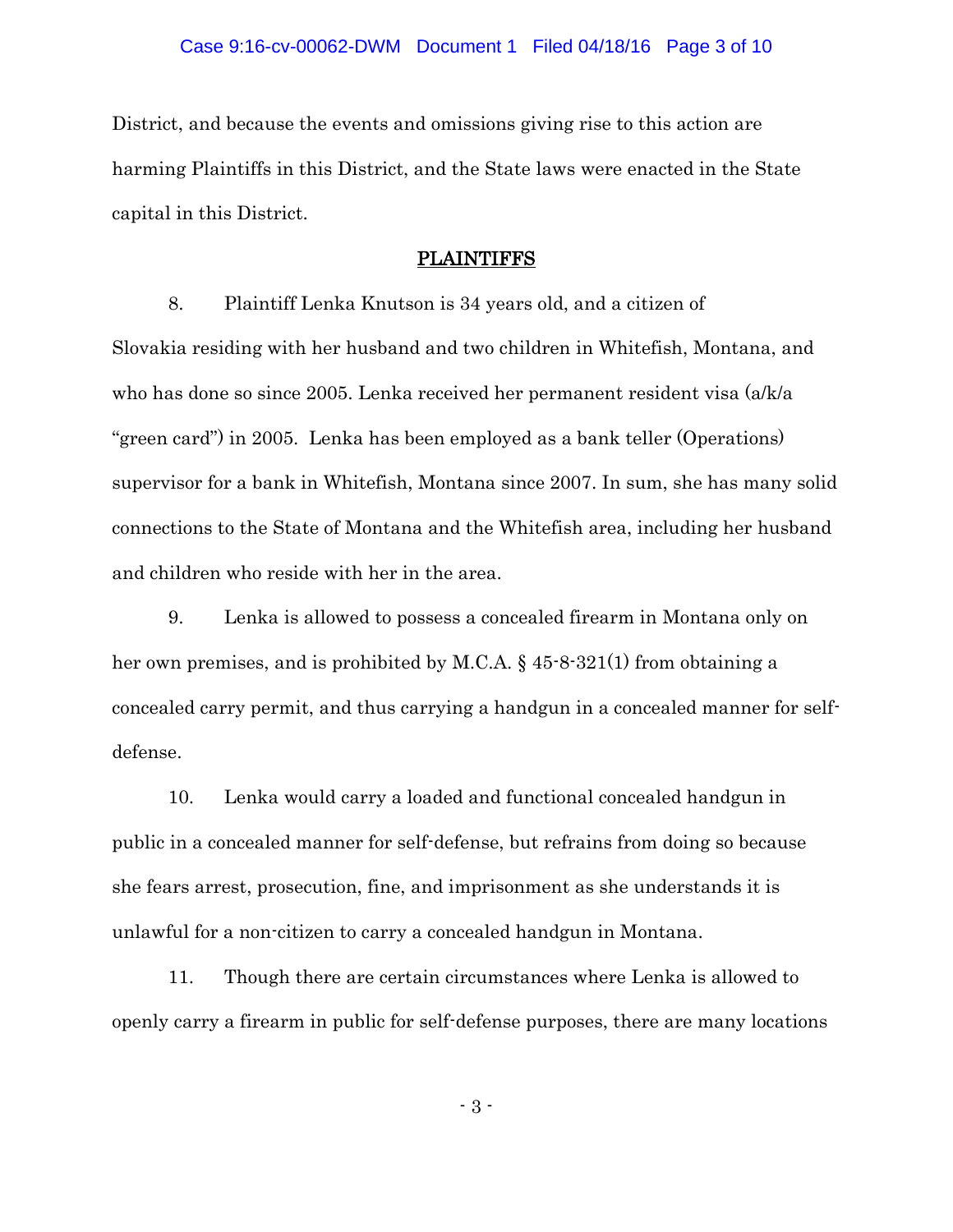#### Case 9:16-cv-00062-DWM Document 1 Filed 04/18/16 Page 4 of 10

and circumstances where doing so are illegal, and other circumstances were doing so is neither feasible nor preferred.

12. In June, 2014, Lenka went to the Flathead County Sheriff's Office to apply for a concealed carry permit even though she is not a citizen. After she filled out the application, she was told she was not allowed to apply, and her application would be denied, since she was a permanent resident and not a citizen. Therefore, she was told by the Sheriff's Office, she did not qualify to obtain a concealed carry permit in the State of Montana. Therefore, Lenka's attempt to apply for a concealed carry permit was denied.

13. SAF is a non-profit membership organization incorporated under the laws of Washington with its principal place of business in Bellevue, Washington. SAF's membership includes lawfully admitted aliens residing in Montana. SAF has over 650,000 members and supporters nationwide. The purposes of SAF include education, research, publishing and legal action focusing on the Constitutional right privately to own and possess firearms. SAF brings this action on behalf of itself and its members.

14. Members of SAF who are legal residents yet non-citizens would carry loaded and functional concealed handguns in public for self-defense, but refrain from doing so because they understand it is impossible for a non-citizen to obtain a concealed carry permit, and thus it is unlawful for a non-citizen to carry a concealed handgun in Montana and fear arrest, prosecution, fine, and imprisonment.

15. Lenka is a member of SAF.

 $-4 -$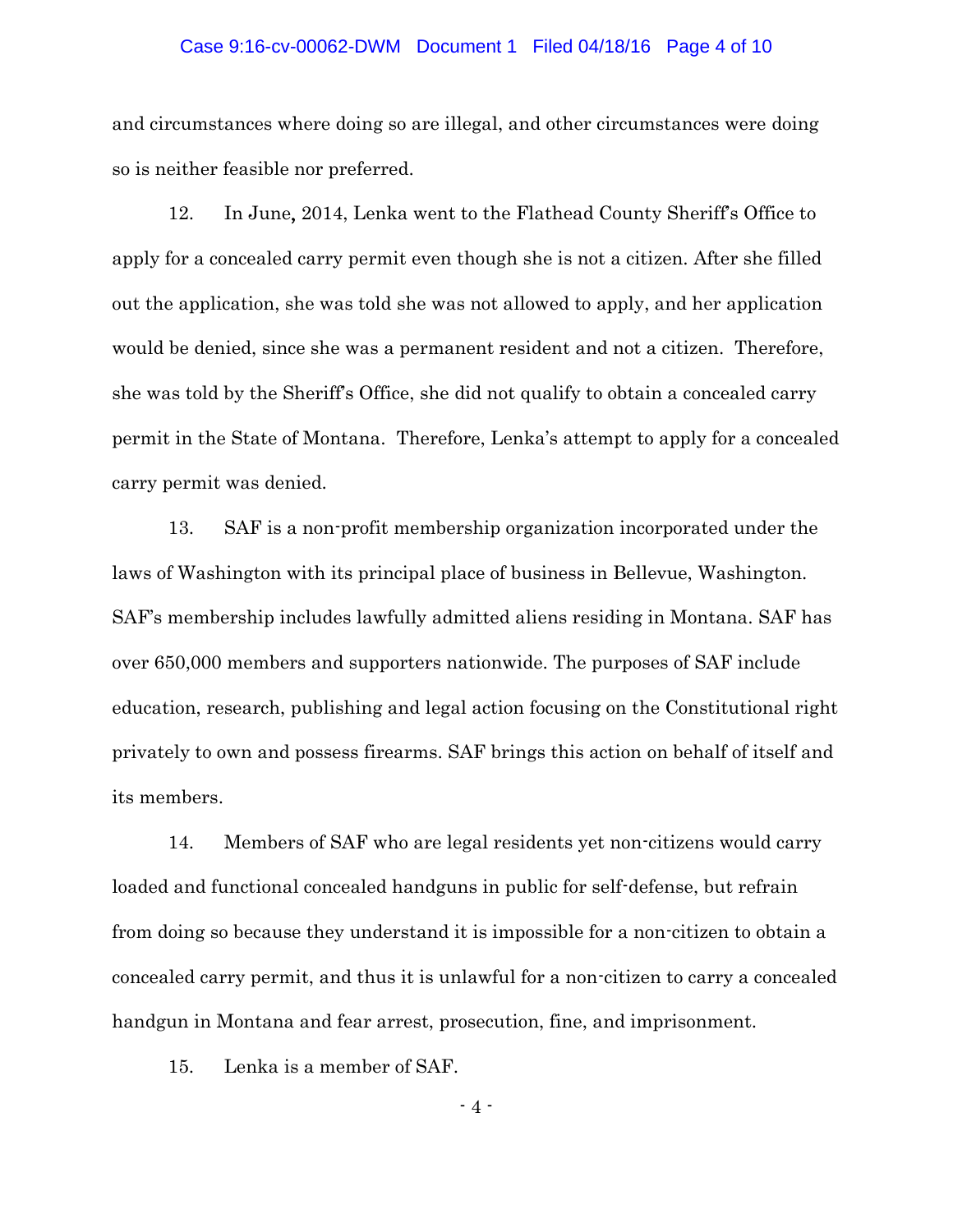### DEFENDANT

16. Defendant Curry is the Sheriff of Flathead County, Montana. In Curry's official capacity, he is responsible for enforcing certain of Montana's laws, customs, practices, and policies, specifically including M.C.A. § 45-8-321(1). In that capacity, Curry is presently enforcing the laws, customs, practices and policies complained of in this action. Specifically, Curry is the authority charged with processing and issuing concealed carry permit applications in Flathead County, Montana, where Lenka resides. He is sued in his official capacity.

# CONSTITUTIONAL PROVISIONS

17. The Second Amendment provides:

A well regulated Militia, being necessary to the security of a free State, the right of the people to keep and bear Arms, shall not be infringed.

U.S. Const. amend. II.

18. The Second Amendment "is fully applicable against the States."

McDonald v. City of Chicago, 561 U.S. 3025, 130 S. Ct. 3020, 3026 (2010).

19. Section 1 of the Fourteenth Amendment provides, in relevant part:

No state shall make or enforce any law which shall abridge the privileges or immunities of citizens of the United States; nor shall any state deprive any person of life, liberty, or property, without due process of law; nor **deny to any person within its** jurisdiction the equal protection of the laws.

U.S. Const. amend. XIV (emphasis added).

# STATE LAW

20. M.C.A. § 45-8-321 provides in pertinent part: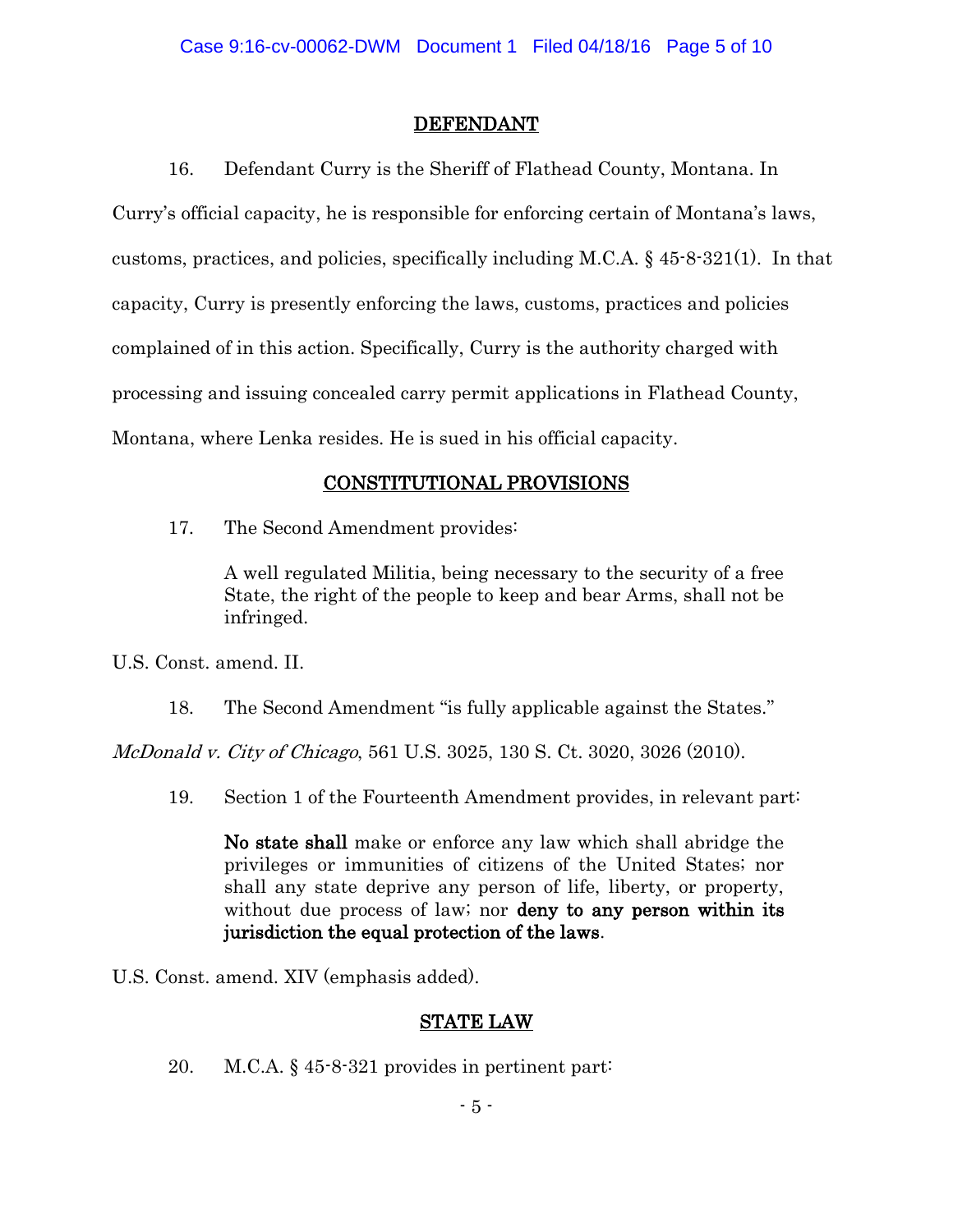(1) A county sheriff shall, within 60 days after the filing of an application, issue a permit to carry a concealed weapon to the applicant. The permit is valid for 4 years from the date of issuance. An applicant must be a United States citizen . . . . (Emphasis added.)

M.C.A. § 45-8-321(1). See also M.C.A. § 45-8-322.

21. M.C.A. § 45-8-316, 317, in relevant part, prohibits one from willfully and intentionally carrying concealed about his/her person a concealed pistol or gun unless the person is on his/her own premises or place of business, or the person is carrying a concealed handgun while possessing a concealed handgun permit and carrying said handgun within the scope of the permit.

22. M.C.A. § 45-8-316 states, in relevant part:

(1) A person who carries or bears concealed upon the individual's person a . . . pistol, revolver, . . . or other deadly weapon shall be punished by a fine not exceeding \$500 or by imprisonment in the county jail for a period not exceeding 6 months, or both.

(2) A person who has previously been convicted of an offense, committed on a different occasion than the offense under this section, in this state or any other jurisdiction for which a sentence to a term of imprisonment in excess of 1 year could have been imposed and who carries or bears concealed upon the individual's person any of the weapons described in subsection (1) shall be punished by a fine not exceeding \$1,000 or be imprisoned in the state prison for a period not exceeding 5 years, or both.

23. Further, M.C.A. § 45-8-330 provides that "A person possessing a concealed weapon permit is: (1) considered to have a permit constituting completion of the background check required by 18 U.S.C. 921 through 925A; and (2) exempt from that act's 5-day waiting period for the purchase of a handgun." This benefit is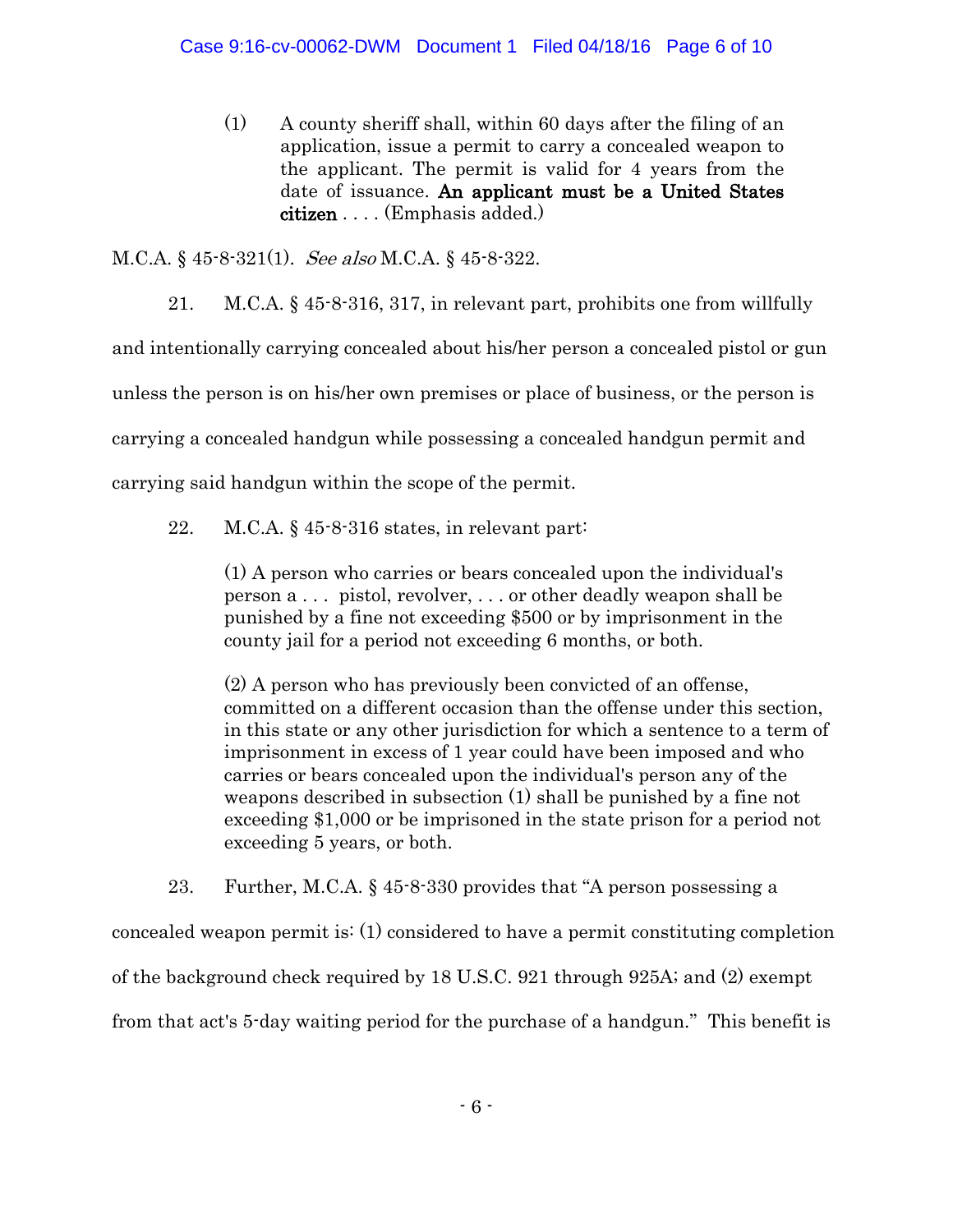likewise denied to qualified Montana residents whose only ineligibility is their lack of U.S. citizenship.

### COUNT I - VIOLATION OF EQUAL PROTECTION (U.S. CONST. AMEND. XIV; 42 U.S.C. 1981(a), 1983)

24. Paragraphs 1 through 23 are realleged and incorporated herein by reference.

25. The citizenship requirement contained in M.C.A.  $\S$  45-8-321(1), and all other Montana statutory language, which restrict lawfully admitted aliens the rights and privileges of carrying concealed firearms based on citizenship, on their face and as applied, are unconstitutional denials of equal protection of the laws and are in violation of the Equal Protection Clause of the Fourteenth Amendment to the United States Constitution.

## COUNT II— VIOLATION OF RIGHT TO KEEP AND BEAR FIREARMS (U.S. CONST. AMENDS. II AND XIV; 42 U.S.C. § 1983)

26. Paragraphs 1 through 25 are realleged and incorporated herein by reference.

27. The citizenship requirement contained in M.C.A.  $\S$  45-8-321(1), and all other Montana statutory language, which restrict lawfully admitted aliens the rights and privileges of carrying concealed firearms based on citizenship, on their face and as applied, violate the Plaintiffs' individual right to possess and carry a handgun for self-defense as secured by the Second Amendment to the United States Constitution.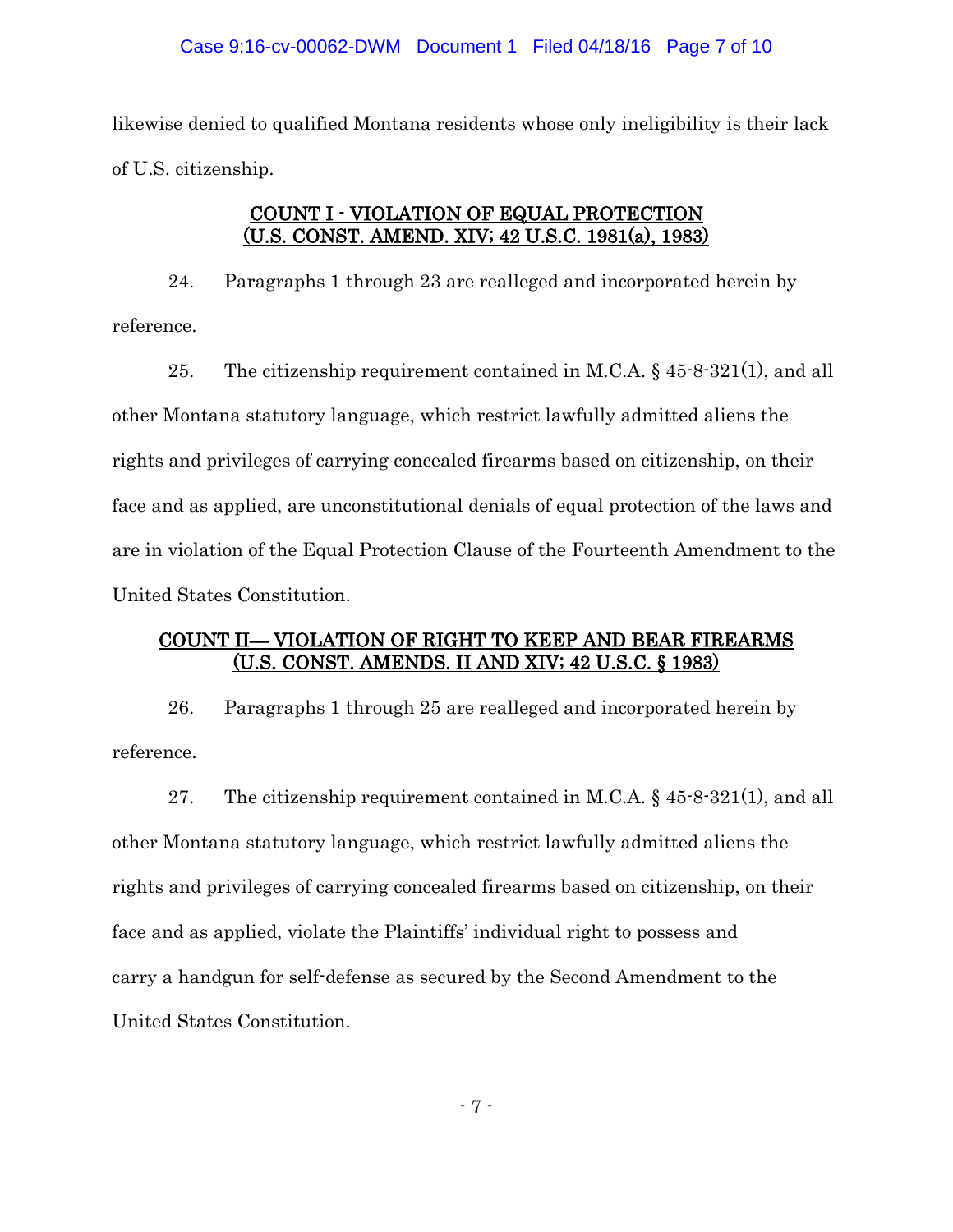### FOR ALL COUNTS

28. Paragraphs 1 through 27 are realleged and incorporated herein by reference.

29. A controversy exists as to whether the citizenship requirement contained in M.C.A. § 45-8-321(1) is unconstitutional.

30. A declaration from this Court would settle this issue.

31. A declaration would also serve a useful purpose in clarifying the legal issues in dispute.

32. The Plaintiffs seek a declaration that the citizenship requirement contained in M.C.A. § 45-8-321(1) is unconstitutional.

33. In the absence of an injunction, the citizenship requirements of M.C.A. § 45-8-321(1) would continue to be enforced and would prevent Lenka and SAF's lawfully admitted alien members residing in Montana, from (1) successfully obtaining a concealed carry permit and/or (2) legally carrying a handgun in a concealed manner that any otherwise-qualified citizens may possess and carry concealed in public.

34. The Plaintiffs would continue to suffer irreparable injury if the Court does not issue an injunction.

35. There is no adequate remedy at law because only a declaration and injunction, as opposed to monetary damages, would allow Lenka's, and SAF's lawfully admitted alien members the opportunity to obtain a permit to carry a handgun in a concealed manner for self-defense.

 $-8 -$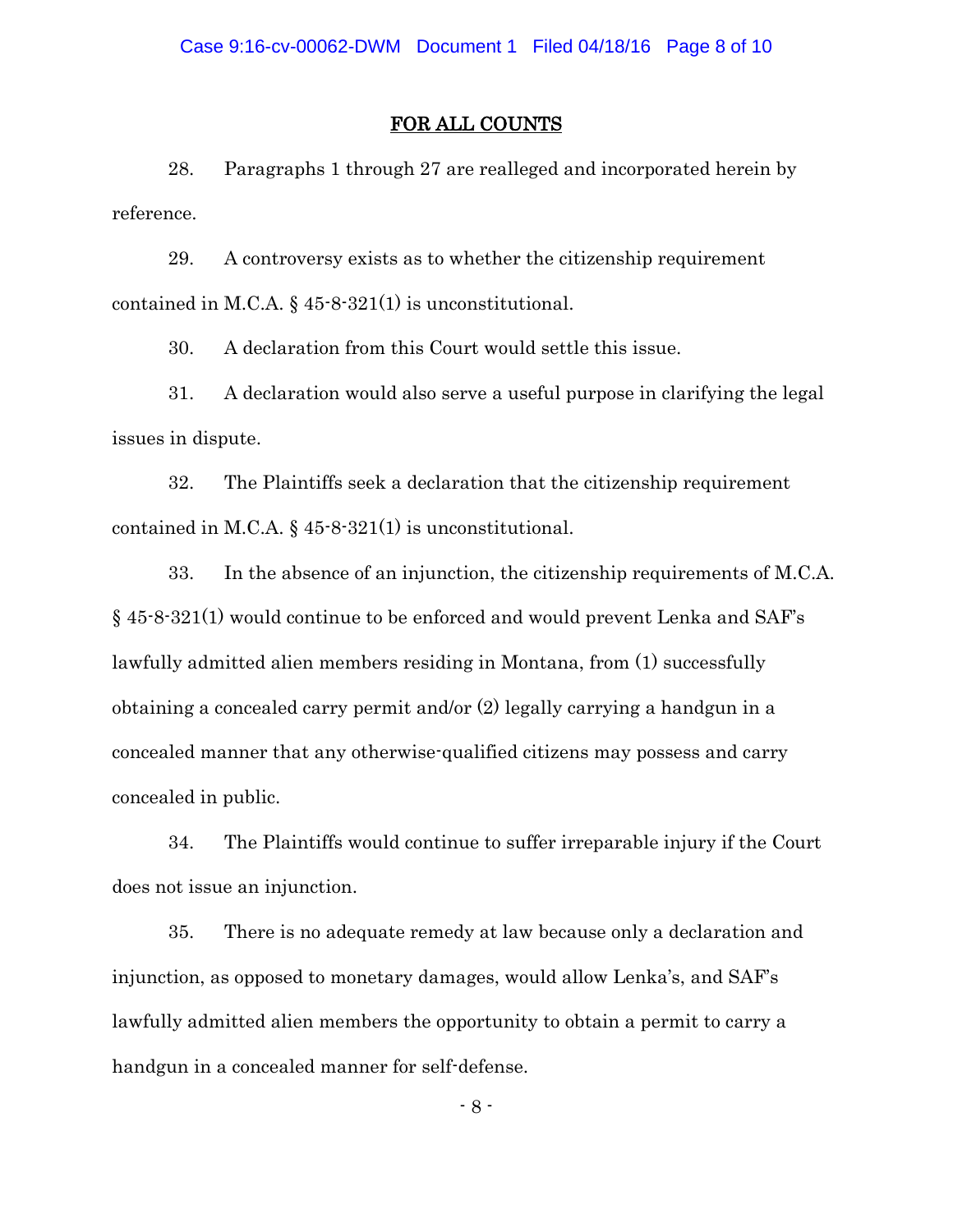#### Case 9:16-cv-00062-DWM Document 1 Filed 04/18/16 Page 9 of 10

WHEREFORE, Plaintiffs pray that this Honorable Court:

1. Issue preliminary and permanent injunctions (a) enjoining Defendant CHUCK CURRY, as Sheriff of Flathead County, Montana from enforcing the United States citizenship requirement of M.C.A. § 45-8-321(1) against the Plaintiffs and/or their members; and

2. Enter the following:

(a) A declaratory judgment that M.C.A. § 45-8-321(1), and all other Montana statutory language which restricts lawfully admitted aliens firearms rights and privileges based on citizenship, are null and void because they (1) violate the equal protection of the laws guaranteed by the Fourteenth Amendment to the United State Constitution; and (ii) infringe on the right of the people to keep and bear arms in violation of the Second and Fourteenth Amendments to the United States Constitution; and

(b) Issue preliminary and permanent injunctions against the Defendant and his political subdivisions, including officers, agents, and employees thereof, from enforcement of M.C.A. § 45-8-321(1) and all other Montana statutory language, which restrict lawfully admitted aliens firearms rights and privileges based on citizenship.

3. Award Plaintiffs' attorney's fees and costs pursuant to 42 U.S.C. § 1988.